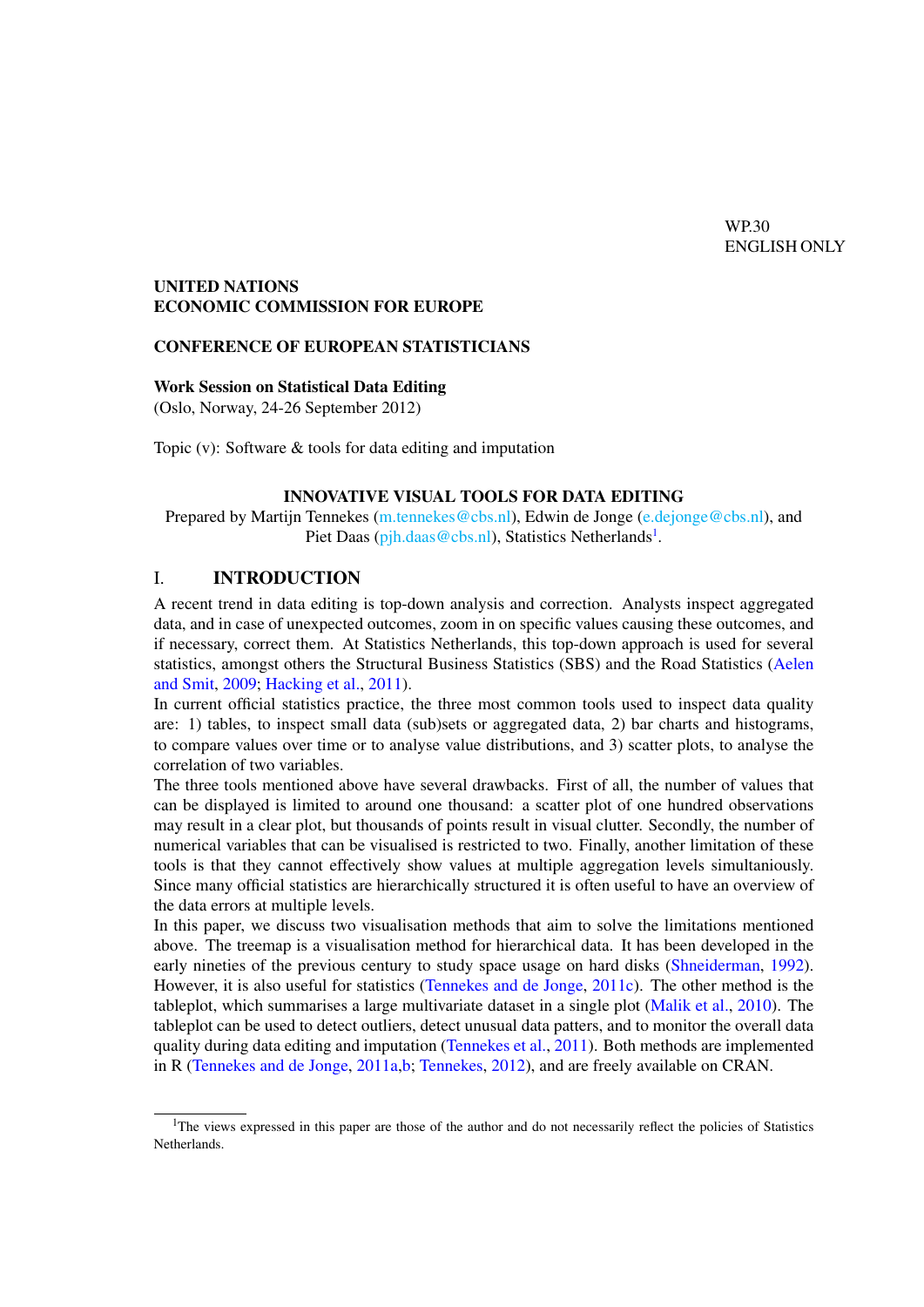This paper is outlined as follows. In Section [II](#page-1-0) and [III](#page-3-0) we describe the treemap and tableplot respectively. Both methods will be illustrated with survey data from the Dutch SBS, which is an annual business survey where approximately 50,000 business enterprises respond annually. In Section [IV](#page-8-0) the findings are discussed.

# <span id="page-1-0"></span>II. TREEMAP

A treemap is a space-filling visualisation of hierarchical data. The plotting area is recursively divided into rectangles, where the area of each rectangle corresponds to the value of an aggregate in the hierarchy. Figure [1](#page-2-0) shows an example of a treemap. The main rectangle corresponds to the *total value added*, broken down by *economic sector* according to the Statistical Classification of Economic Activities in the European Community (NACE).

The rectangles in a treemap are characterised by two aesthetics: area size and colour. Each rectangle corresponds to a category in a hierarchical variable and its area corresponds to the aggregated value within this category. Colour is used to represent another variable and can be used in several ways. We discuss two of them: 1) the use of colour to compare data with data from a previous period, and 2) the use of colour to show the correlation with another variable. The corresponding treemap types are called the *comparison treemap* and the *density treemap* respectively.

Treemaps are well suited to support the top-down approach of data editing for two reasons. First, the quality of data is often assessed by studying relative rather than absolute differences between data of comparable units or subsequent time periods. Treemaps facilitate this comparison by both the size and colour of the rectangles shown. Second, statistical data is often hierarchically structured. With treemaps, it is possible to study the relationship at different aggregation levels.

## A. Comparison treemaps

The main purpose of comparison treemaps is to detect disruptive or unexpected changes in time. These changes can be caused by real events, but are often indicative for errors in the data. Both cases are of interest: are changes occurring in a single sector? Is it the change big or small compared to other sectors? These questions can be quickly assessed with comparison treemaps.

Figure [1](#page-2-0) shows the estimated value added (at factor cost) of all active enterprises in The Netherlands. The sizes of the rectangles correspond to the total value added in the different sectors discerned. A divergent colour scale is used to indicate the growth (or shrinkage) with respect to the previous year. White is used for values that didn't change, blue for increasing and red for decreasing values. The data in Figure [1](#page-2-0) is displayed at the highest two NACE levels. For example, the sector *manufacturing* contains several subsectors.

The overall conclusion by inspecting this treemap, is that value added seems to be increased in most of the sectors. However, there are two red-coloured areas; indicating a decrease. A closer look at the data may reveal more insights. Figure [2](#page-3-1) shows a more detailed look at the sector *manufacturing* (the numbers indicate the first three digits of the Dutch business classification system). This figure is less colourful than Figure [1,](#page-2-0) because the colour scale indicates the actual growth values; apparently, there are very low and very high growth percentages within the numbered sectors. Figure [2](#page-3-1) reveals that the loss of the sector *electrical and optical equipment* (observed in Figure [1\)](#page-2-0), is caused by massive losses in sector 323: *manufacturing of audio and video devices*. Business analysts are to judge whether this is an error or a real change.

## B. Density treemaps

The main purpose of a density treemap is to score rectangles on another variable. The colour variable is scaled with its corresponding area size variable, effectively creating a density map. This similar to a population density cartographic map, where colour depicts the number of persons per square kilometre; the darker the colour, the more people are living in the corresponding area. In Figure [3,](#page-4-0) a treemap is shown where the sizes are determined by the number of persons employed within the *manufacturing* section. The colours indicate how much turnover is generated per person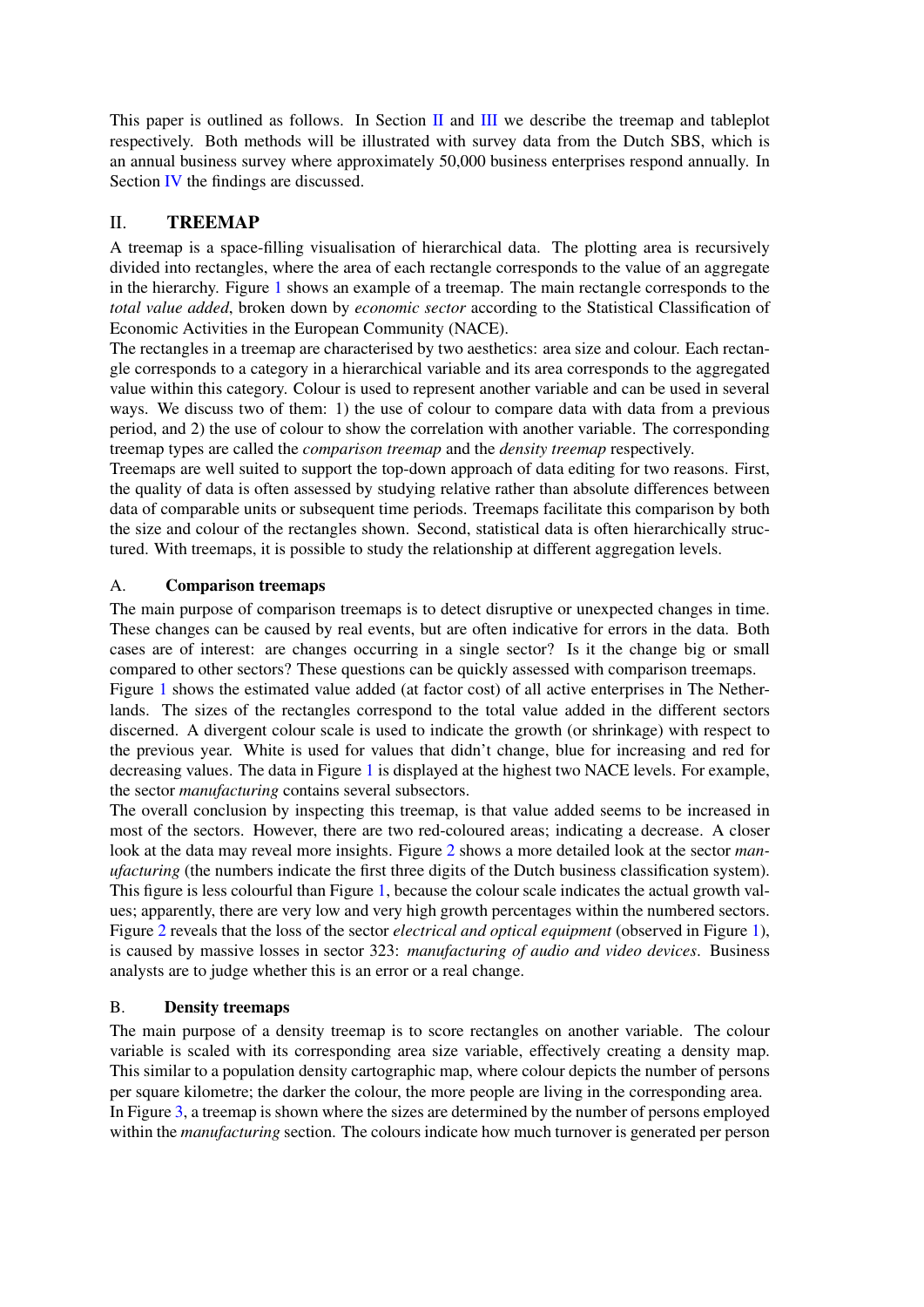<span id="page-2-0"></span>

Total value added

FIGURE 1. Comparison treemap: colours indicate changes in time

employed. A darker colour corresponds to a higher turnover per person. Intuitively, one can understand this treemap by interpreting each pixel as one person employed who is responsible for a certain amount of turnover. Although only a very small part of the people employed are working in the sector *coke, petroleum products, and nuclear fuel* (the red rectangle at the bottom right), this sector clearly generates a relatively large amount of turnover. If this is unexpected for a content matter expert, he can inspect if there are data errors for this sector.

It can also be interesting to create the inverse of Figure [3,](#page-4-0) where the sizes are determined by turnover and the colours indicate how many persons employed are needed to generate the turnover. Many other quantitative variables can be visualised by density treemaps, for instance the number of persons employed versus the personnel costs.

## C. Implementation of treemaps in R

We implemented the treemap method as a package in R, called treemap [\(Tennekes,](#page-9-8) [2012\)](#page-9-8). Our package facilitates different kinds of treemaps (a.o. the comparison and the density treemap). Colour palettes and font sizes can be adjusted as desired. Currently, the treemap package only generates static, non-interactive treemaps. However, with an interactive shell, such as MacroView [\(Hacking et al.,](#page-9-1) [2011\)](#page-9-1), this can easily be solved.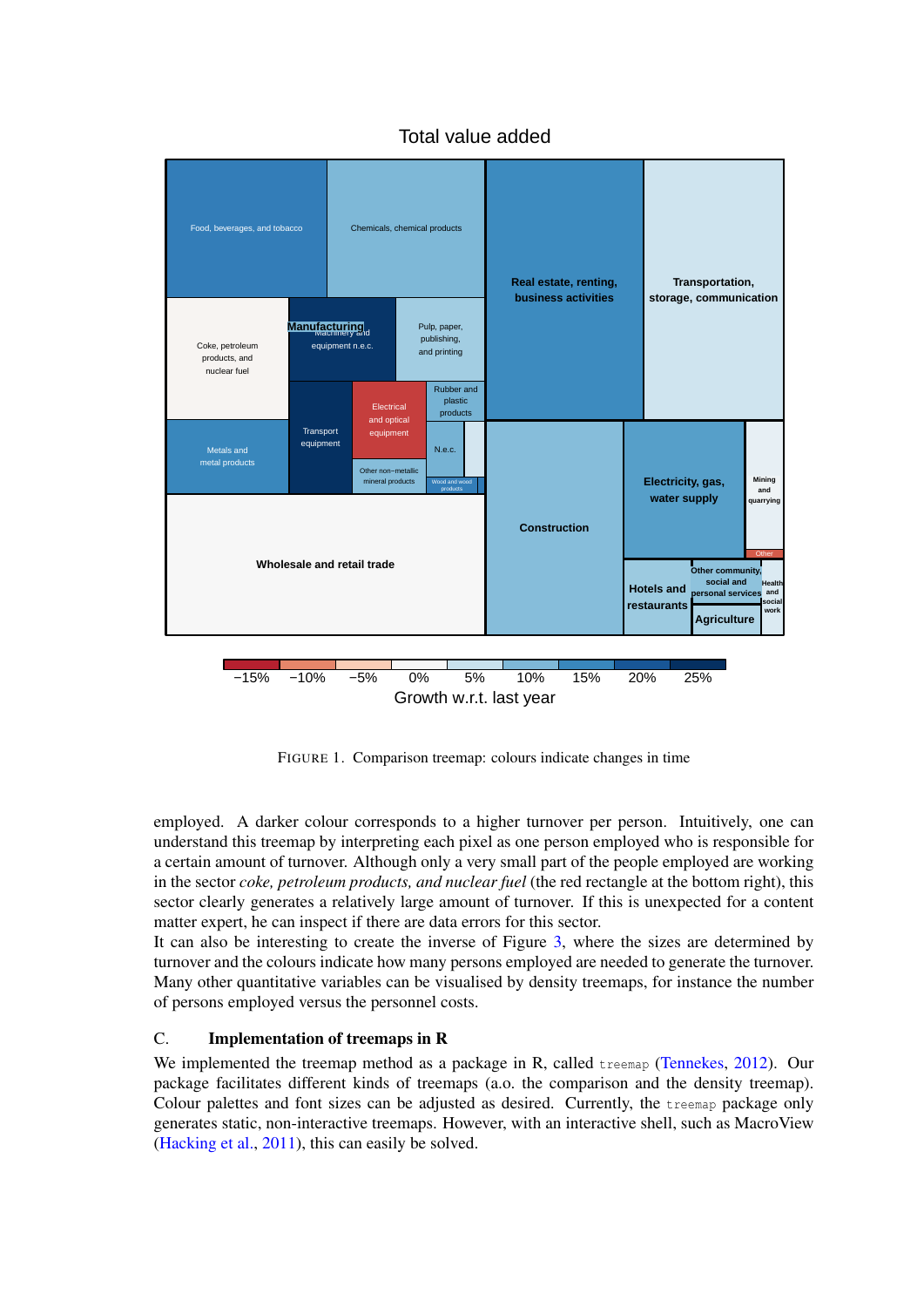<span id="page-3-1"></span>

## Total value added in the sector Manufacturing

FIGURE 2. Comparison treemap of the manufacturing sector only

## <span id="page-3-0"></span>III. TABLEPLOT

A tableplot is a tabular shaped visualisation of a large multivariate dataset, where columns represent variables and rows groups (bins) of objects. First, the data is sorted along a variable and then equally divided into a fixed number of row bins, by default 100. For each numeric variable, the mean values per row bin are plotted as a bar chart, where the fractions of missing values determine the brightness of the bars (brighter colours indicate more missing values). For each categorical variable, a stacked bar chart of the category fractions per row bin is plotted, where missing values are depicted in red as an extra category.

Tableplots are very well suited for studying the distributions of variable values, the correlation between variables, and the occurrence and selectivity of missing values. Major advantages of the tableplot in comparison to other statistical visualisation techniques are: 1) it visualises multivariate datasets and 2) it can handle very large data sources. The amount of data that can be displayed is in theory unlimited, since data is summarised. Our R-implementation is bounded to two billion records.

There are three soft quality measures can be used to study data with tableplots: 1) the smoothness of data distributions, 2) the distribution of correlated variables, and 3) occurrence and selectivity of missing values. The application of these measures will be illustrated in the following examples.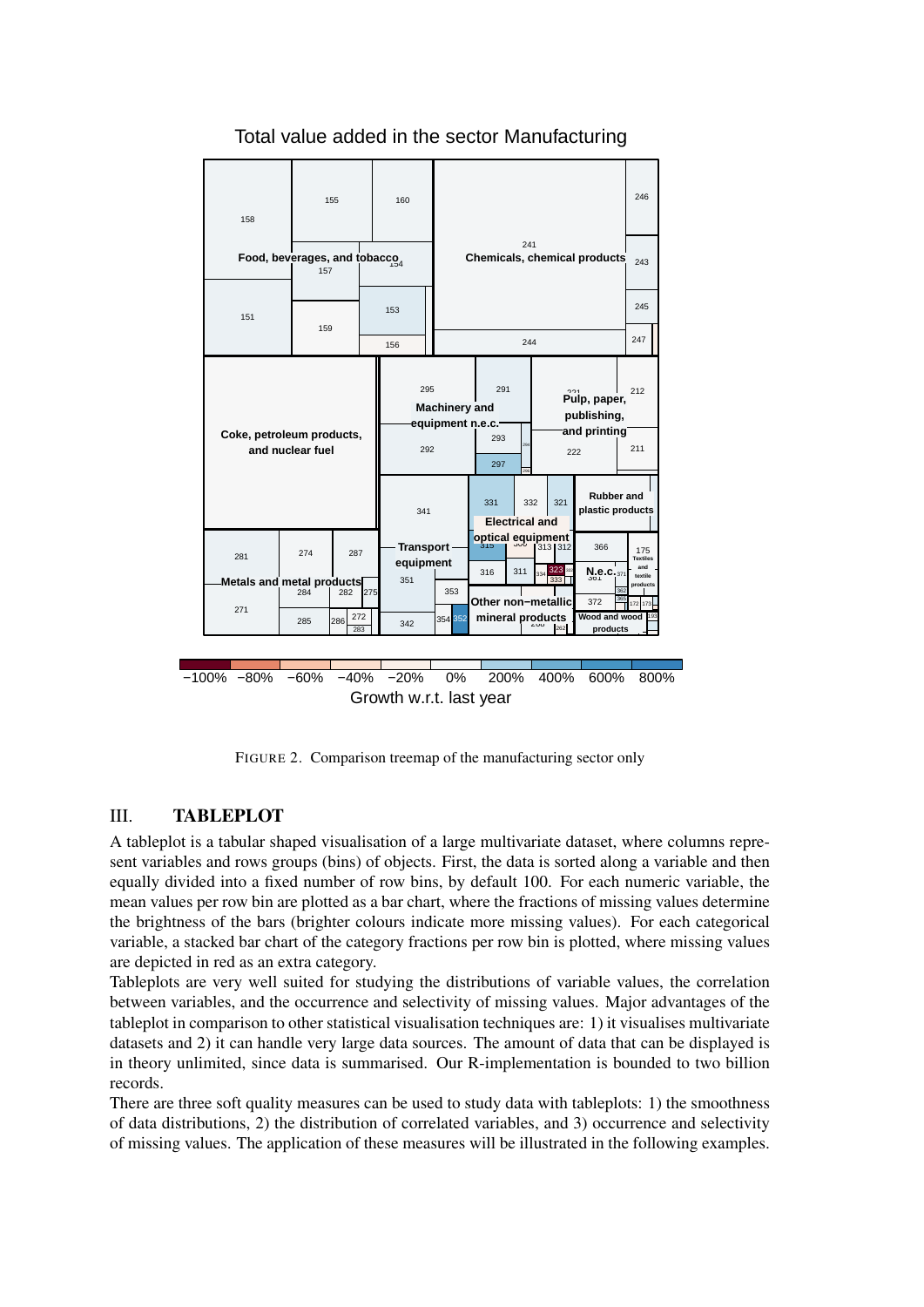<span id="page-4-0"></span>

Number of persons employed in the sector Manufacturing

FIGURE 3. Density treemap: colours represent densities

## A. Examples

Figure [4](#page-5-0) shows a tableplot of the unprocessed SBS-survey data combined with data from the Value Added Tax (VAT) register. It contains more than 50.000 enterprises. The dataset is sorted along the SBS-reported turnover, and then divided into 100 row bins. The first two columns represent the business register variables size class (in terms of number of employees) and economic sector. The third and fourth column are the sorted SBS-turnover, respectively in numeric and categorical format. The fifth and sixth column represent the number of persons employed (SBS), the seventh column is legal form from the business register, and the last two are VAT-turnover. Observe that all numeric variables have logarithmic scales.

Consider column 3, in which the sorted variable turnover is plotted. The bottom row bin contains negative values and, indicated by its brighter colour, also missing values. In column 4, the categorical version of turnover, more information is revealed: 25% of the records have a reported turnover value of 10,000 (i.e. 10 million euro) or more. From the bottom row bin, it follows that approximately 260 turnover values (half a row bin) are missing. Furthermore, there are several negative turnover values included.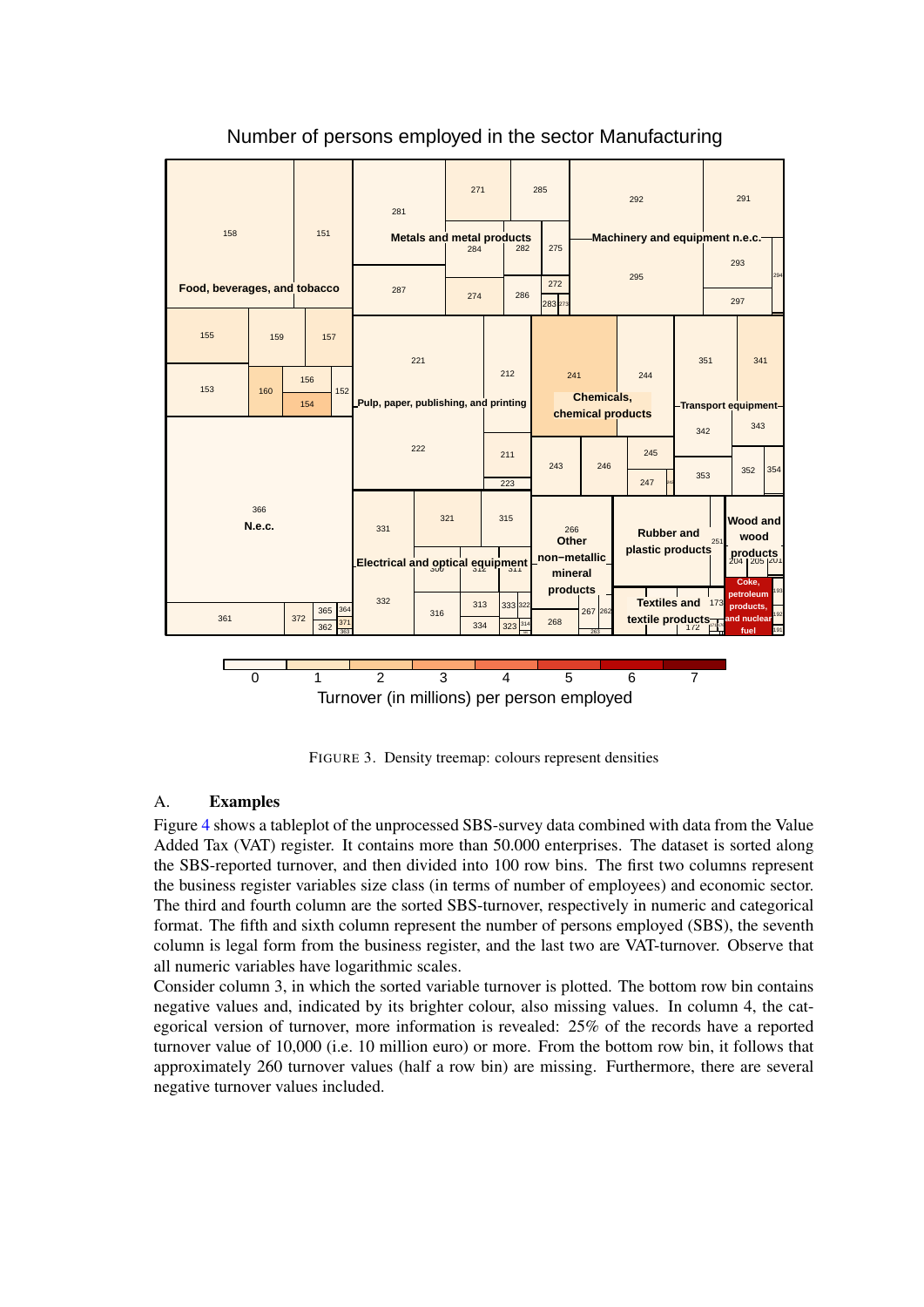

<span id="page-5-0"></span>FIGURE 4. Tableplot of the Dutch Structural Business Statistics survey data combined with Value Added Tax and Business Register data.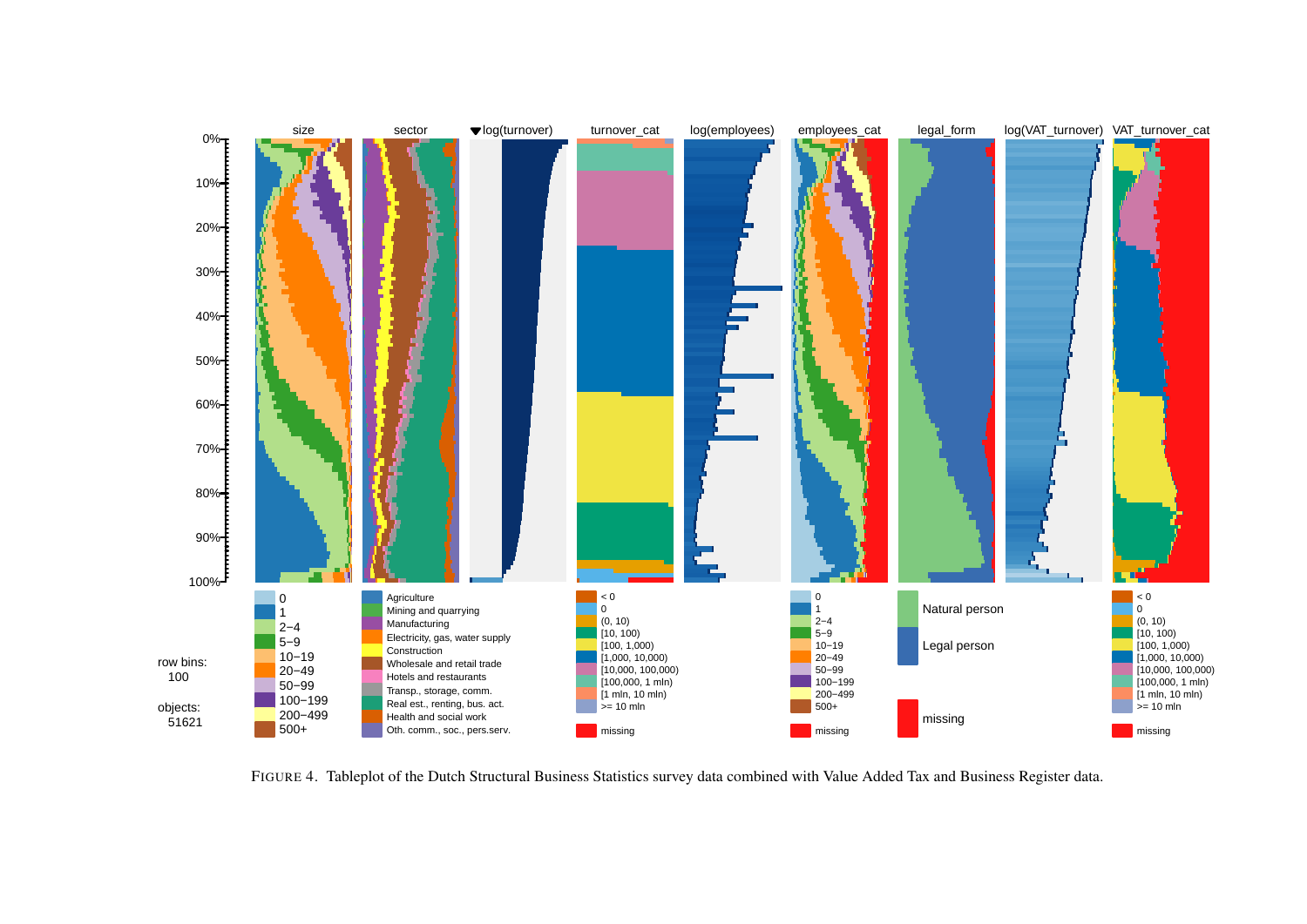To illustrate the quality measures mentioned earlier, we describe the figure with each of the measures.

*Smoothness of data distributions* It is to be expected that *employees* is highly correlated with *turnover*. Although the distributions of the values of these variables are quite similar in Figure [4,](#page-5-0) a couple of bins contain large employee values (or low turnover values), caused by representative outliers or errors. The distributions of the other variables seem fairly smooth, but are not without problems, as we will see further on.

*Distribution of correlated variables* The tableplot of Figure [4](#page-5-0) reveals a few striking data patterns. The most prominent is a disturbance at the top (between 0% and 15%) observed in *size*, *sector*, *employees\_cat*, *legal\_form*, and *VAT\_turnover\_cat*. This pattern is caused by the occurrence of so-called unit measure errors: in this case, respondents overlook that economic values should be reported in thousands of euros instead of euros.

*Selectivity of missing values* The variable *employees* contains many missing values, almost 25% (obvious in the sixth and seven column). The missing values of *legal\_form* (column 7) are caused by the fact that businesses within the sector Health and social work are not obligated to register at the Chamber of Commerce in the Netherlands. *VAT\_turnover* also contains many missing values, especially for large businesses. This is caused by differences between legal and practical organisational structures.

To illustrate the usefulness of tableplots for monitoring the data editing and imputation process, we distinguish three stages of data processing: unprocessed, edited, and prepared for final publication. For each stage, a tableplot was generated (Figure [5\)](#page-7-0).

*Smoothness of data distributions* The tableplots of each subsequent production stage show increasing smoothness of the data. The unprocessed dataset contains a lot of noise suggesting many errors. The edited dataset is already a lot smoother, and the final dataset even more. Exception is the variable *book\_profit* which still contains negative values in the final dataset, but this may be correct.

*Distribution of correlated variables* Besides the disturbance at the top that was already observed in Figure [4,](#page-5-0) there is also a clear disturbance at the bottom three row bins. Enterprises with an unprocessed turnover value of 0 or less clearly have other characteristics than enterprises with a small positive turnover value. Comparison of the unprocessed data and the edited data reveals that the distributions of the variables, especially those of the categorical variables, in the edited data are more in line with turnover. Also, the suspicious set of enterprises with a turnover of 0 or less is reduced to the lowest bin; about one percent. The final SBS-dataset obtained contains nicely distributed variables. However, a suspicious set of enterprises can still be observed in the bottom row bin. These are very likely subsidised companies. The disturbance at the top appears to have been solved during data editing.

*Selectivity of missing values* We already observed that there are missing *turnover* values in the bottom row bin, and that a lot of *employee* values are missing in the unprocessed dataset. Also the variable *book\_profits* contains many missing values in the unprocessed dataset. The edited dataset hardly contains missing values, except for the variable *book\_profit*. The final dataset does not have any values missing (all bars of the numeric variables are dark blue). This clearly shows the result of the applied data imputation strategy.

## B. Implementation of tableplots in R

We implemented the tableplot in R-packages tabplot and tabplotGTK [\(Tennekes and de Jonge,](#page-9-6) [2011a,](#page-9-6)[b\)](#page-9-7). The former package enables users to create tableplots by command line interface. The latter package is a graphical user interface shell.

Our implementation facilitates the following settings. We recommend to experiment with them.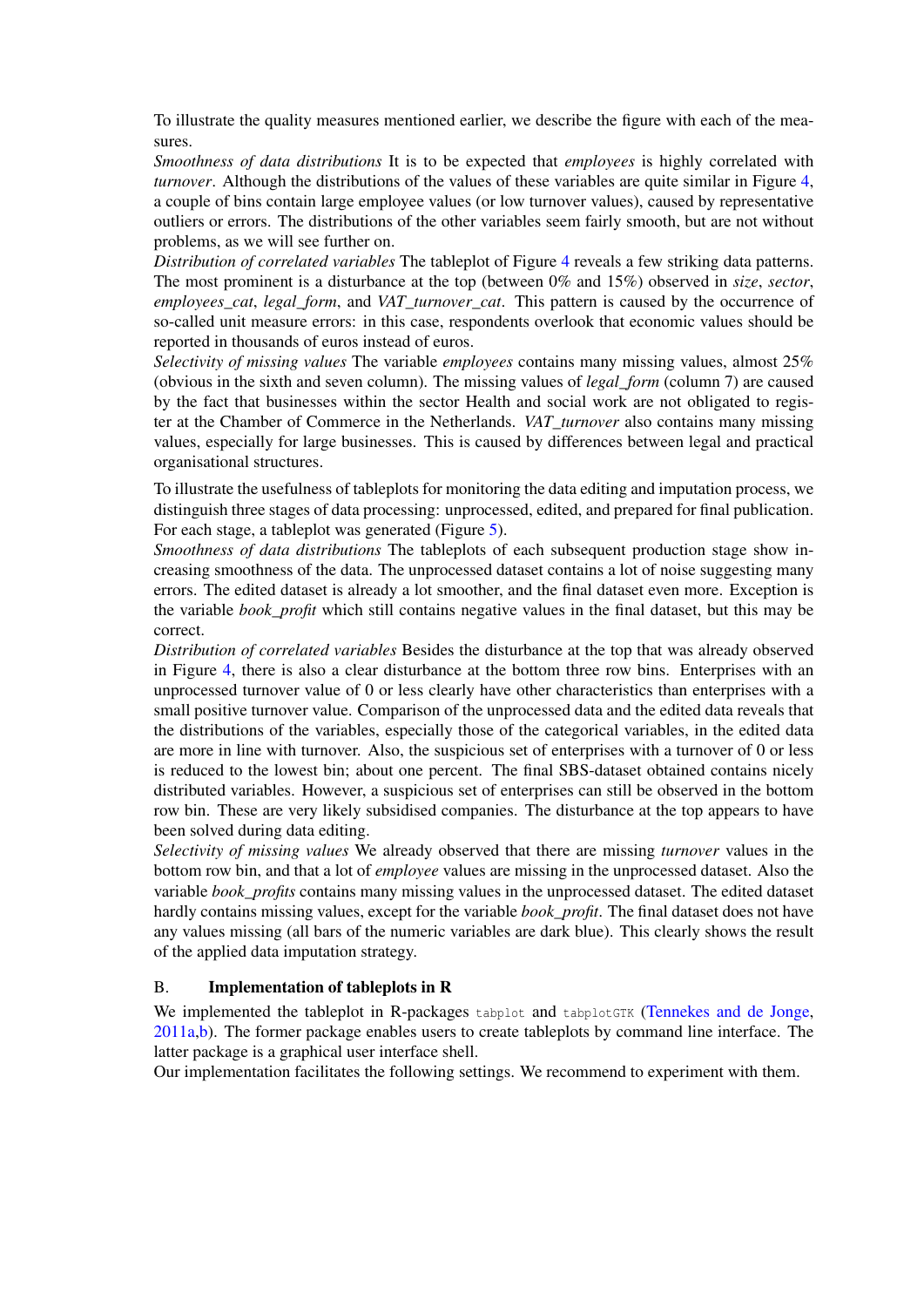<span id="page-7-0"></span>

FIGURE 5. Tableplots of three SBS-data stages: unprocessed, edited, and final.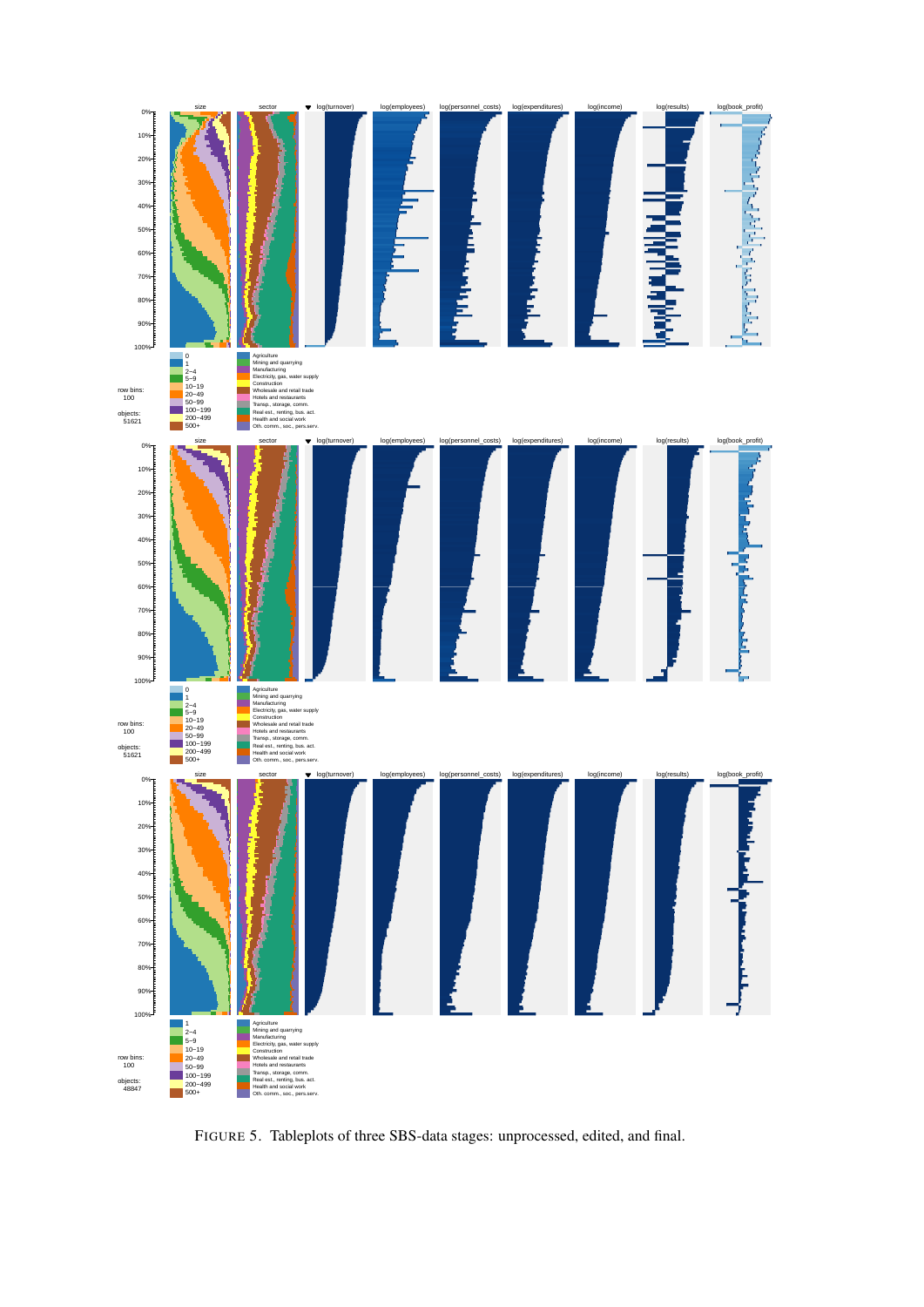- The number of row bins: Analogue to histograms, the number of used bins is a trade-off between a good polished but potentially meaningless plot of the data and a very detailed but noisy plot. Our experiences are that a number of 100 bins is a good starting value, independent of the size of the dataset.
- The sorted variable: It is important to have a suitable sorting variable. It is highly recommended to use a numerical variable, since sorting on categorical variables results in a block-type tableplot that provides less information.
- **Zoom window:** The range of the vertical axis indicates what part of the dataset is shown. It is possible to change this range, while keeping the same number of row bins. By zooming in, more detailed information is revealed.
- Data filter: To study particular groups within the data, a filter can be applied. For instance, the SBS-data could be filtered by *sector* such that for each sector a distinct tableplot is generated.
- Categorisation: To more clearly study the data distribution of a numerical variable, it is often useful to additionally include a categorical variant. In this way, more information about the data distributions within the bins is revealed. See for instance the variable *employees* in Figure [4](#page-5-0) (columns 5 and 6).

It is possible to create tableplots for datasets with a theoretical upper limit of two billion  $(2^{31})$ records. So far, we have succesfully created a tableplots of a dataset consisting of 54 million records on a modest personal computer. The operation time was about six minutes.

A detailed description of the tabplot and tabplotGTK packages can be found in the help files and in the vignette [\(Tennekes and de Jonge,](#page-9-6) [2011a,](#page-9-6)[b\)](#page-9-7).

#### <span id="page-8-0"></span>IV. DISCUSSION

We have described two visualisation methods that can support the data editing and imputation process. Both methods are able to reveal potential data errors.

The strength of the treemap is that navigation throughout different aggregation layers is easy and intuitive. This makes this method well suited for top-down editing. A disadvantage of treemaps is that missing values cannot be visualised. Moreover, treemaps of data where missing values are omitted do not make a lot of sense. This is a common problem in top-down data editing: total values can only be estimated when the data is complete, or when missing values are (temporarily) imputed. Another disadvantage of treemaps is that the position of the rectangles cannot be determined beforehand. However, the applied layout algorithm respects the determined positions as much as possible while minimising the aspect ratios of the rectangles.

Tableplots are well suited to explore large datasets, especially due to the handling of missing values and the ability to show a dozen of variables of a dataset. Notice that the tableplot is a multiple bivariate rather than a multivariate method: it shows the relationship between the sorted and each other variable.

A major difference with the treemap is that the tableplot is essentially a bottom-up method: records are aggregated according to the order of the sorted variable and not according to a provided aggregation scheme. The tableplot can be used complementary during top-down data editing: it shows data errors that may be difficult to find with top-down editing. A tableplot can be created for a filtered data set, for instance a specific economic sector, and from that point the data can be inspected by zooming in.

At the time of writing this paper, both methods have not yet been taken into production. Plans are to embed the methods in the top-down editing tool of Statistics Netherlands, MacroView, which supports R visualisations. However, the interface between MacroView and R should be improved, especially regarding interaction. The treemap is easier to integrate with MacroView than the tableplot, since the treemap is a truly top-down method that follows the different aggregation levels of the data. Moreover, the tableplot should preferable be used at full screen size, since it has a rather high information density. Currently, we are working on a highly interactive web-based interface for the tabplot package.